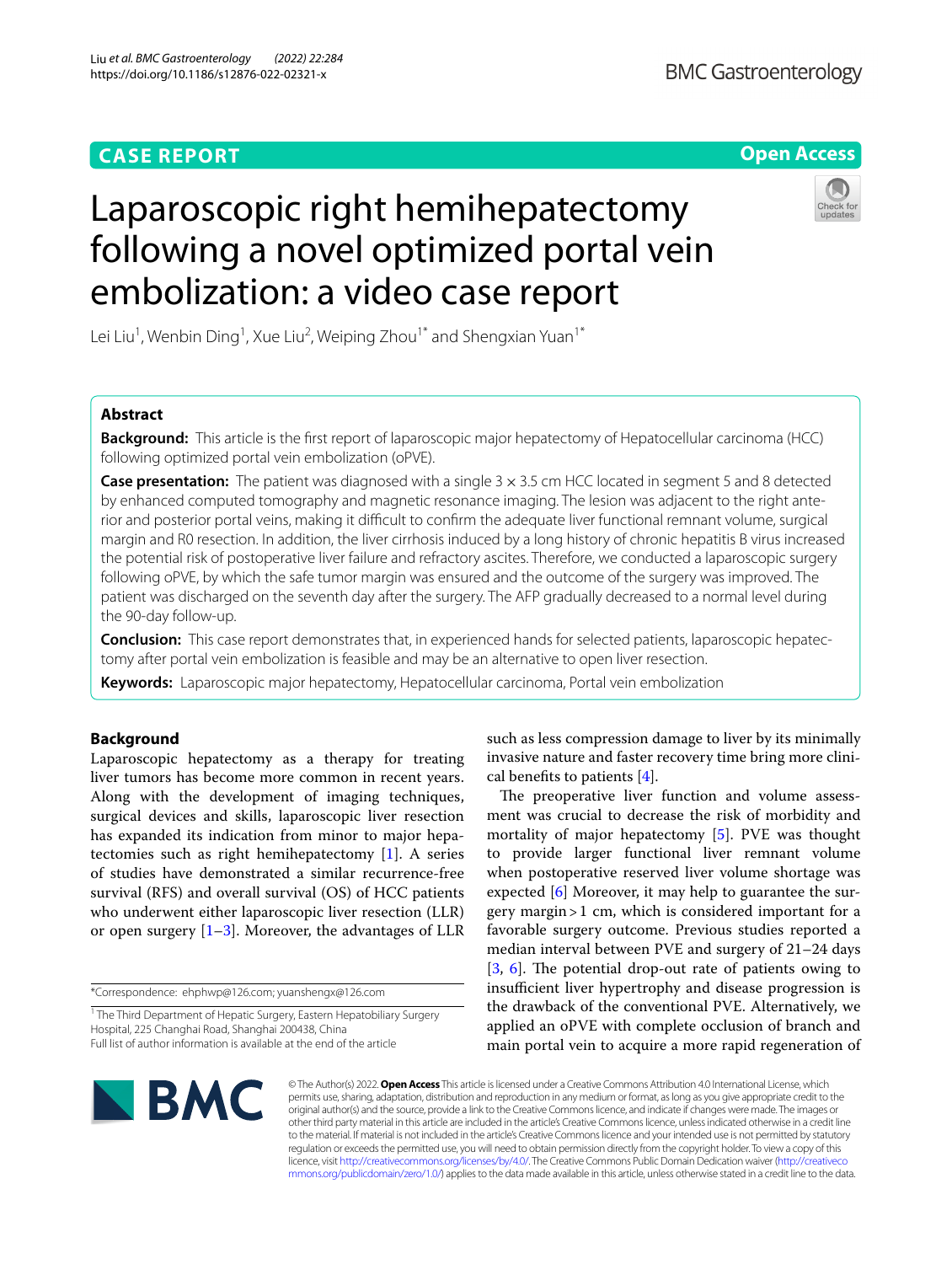reserved liver. Given the above, we scheduled a laparoscopic right hemihepatectomy (An additional movie fle displays the procedure in a more detailed way [see Additional file  $1$ ]) following oPVE. To our knowledge, there were no reports presenting outcomes of the laparoscopic major liver resection following optimized PVE.

## **Case presentation**

A 57-year-old male (height 173 cm, weight 75 kg) was admitted to our center with a diagnosis asymptomatic HCC. The lesion was located in segment 5 and 8, which was close to the right anterior and posterior portal veins (Fig.  $1A$  $1A$ ). There was no other medical history but a 20-year history of HBV under a normal level of HBV-DNA.

Blood test showed a total bilirubin of 17.9 umol/L, ALT of 47 U/L, AST of 43 U/L, AFP of 175.8 ng/ml and PIVKA of 79 mAU/ml. Platelet count was of  $180 \times 10^9$ /L and hemoglobin of 160  $g/L$ . The 3-dimentional reconstruction examination gave the left hemiliver volume of 468 ml. The remnant liver volume to total liver volume (RLV-TLV) was 42.01% and the RLV to body weight ratio (RLV-BWR) was  $0.6\%$  [\[7](#page-3-6), [8](#page-3-7)]. Based on the above, we

considered it necessary to carry out hemihepatectomy to ensure R0 resection and adequate surgical margin, and PVE before the operation was essential to provide more remnant liver volume for surgical safety reason.

Optimized percutaneous transhepatic portal vein embolization (oPVE) was performed by contralateral approach under local and sedation anesthesia. After giving antibiotics, a periportal left vein was punctured to provide the access to the target vessels. The embolic material was n-Butyl-2-Cyanoacrylate (Compont, Beijing Compont medical devices CO., LTD.), iodized oil and Interlock coil (14 mm \*30 cm, Boston Scientifc Corporation). A microcatheter was put into the deepest position in the branch of the right portal vein through a 5F catheter. The Compont and iodized oil ratio was 1:3 to 1:4. The mixture was injected through the microcatheter. The same procedure was performed on the other branches and the interlock coil was put in the right portal vein. The operation time was 30 min. The portograms showed a well-performed embolization in the right portal vein and its branches (Fig. [1B](#page-1-0), C). The patient had no other complications but complain of upper abdominal pain, and was discharged on the third day after the operation.



<span id="page-1-0"></span>**Fig. 1 A** Magnetic resonance imaging (MRI) before PVE in diferent phases; **B** Angiography of portal vein before embolism; **C** Angiography of portal vein after embolism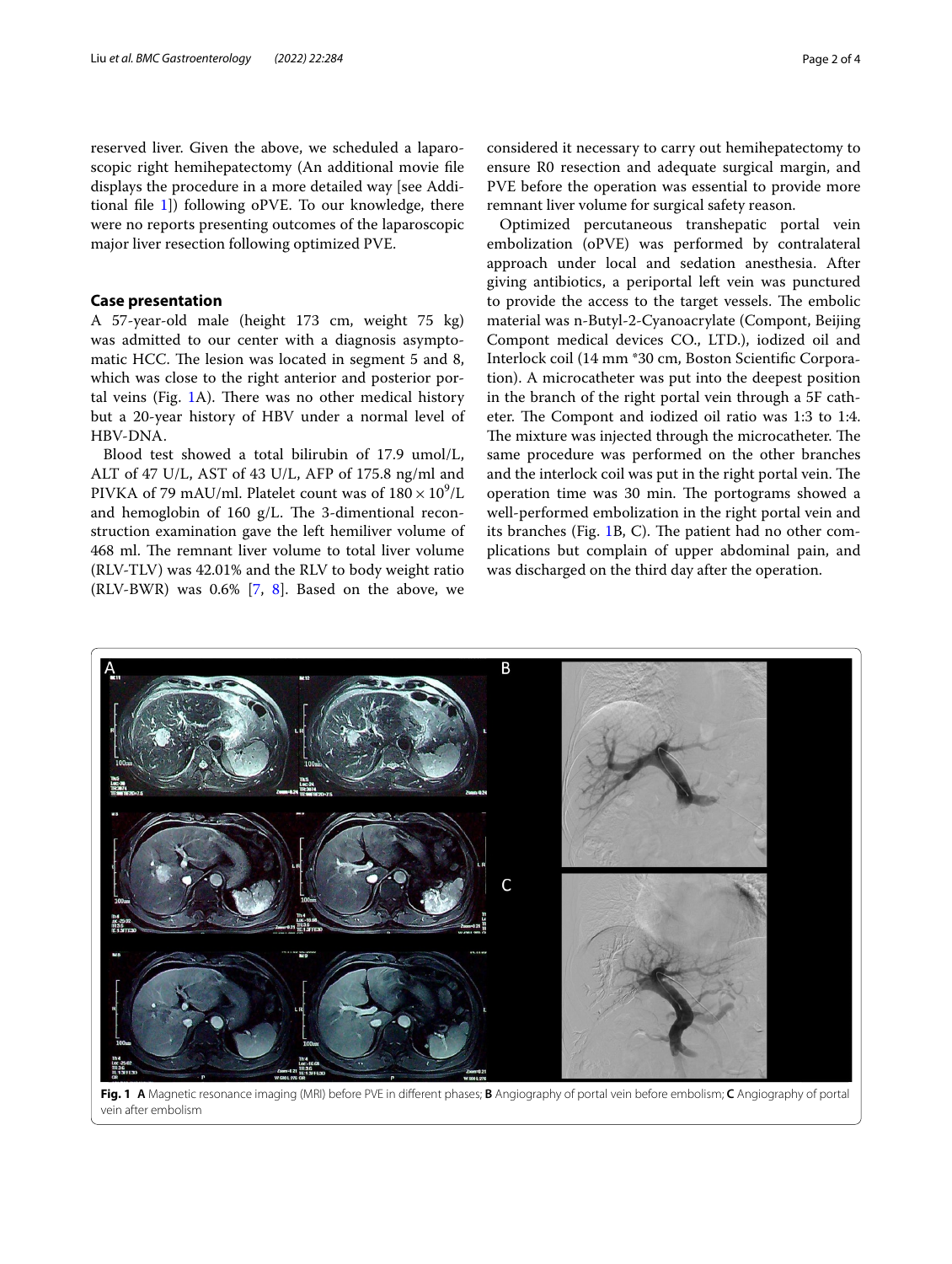Nine days later, the patient revisited for further evaluation for the following resection. The left hemiliver volume increased signifcantly to 726 ml (RLV-TLV 56.80%; RLV-BWR 0.97%). AFP rose to 380 ng/ml and PIVKA was in the level of 90 mAU/ml. The size of the tumor remained almost unchanged. Based on the assessment of liver function and volume, the patient went through the surgery under the combined intravenous-inhalation anesthesia (CIVIA). The patient was placed in the spine position. The first trocar was inserted through umbilicus for laparoscope. One 5-mm and one 12-mm trocar were placed under the right costal arch for the main operator. One 10-mm trocar was placed under the right costal arch and one 5-mm trocar in the upper abdomen for the assistant. Firstly, the mobilization of liver included the cut of the ligament and the division of the adrenal gland. The right anterior interval was then exposed in front of the vena cava, the hepatic short veins were cut and ligatured. The pringle maneuver via a prepared tourniquet was performed. After the common cholecystectomy, the hilar plate was opened and the root of the right portal vein was exposed. Ligation of the vessel was done with a thread and the demarcation line could be seen on the liver surface. Along with the line, the liver parenchyma was opened widely until the right Glissonean pedicle was exposed. The Glissonean pedicle was cut by a linear stapler through the 12-mm trocar. The division was going on to the hepatic vein side to reveal the middle hepatic vein (MHV). The root of the right and middle hepatic vein (RHV & MHV) could be identifed in the deep position along with the MHV. Finally, we used the linear stapler to dissect RHV and MHV at each origin and removed the resected liver. The incision below the right costal arch was extended to 7 cm, and the specimen was collected in a specimen bag and moved outside the body. The operation time was 185 min with blood loss close to 200 ml. (see Additional fle [1](#page-3-5): [https://fgshare.com/s/a31b1478f8](https://figshare.com/s/a31b1478f8e8f8f00e35)  $e8f8f00e35$ ) The surgical margin was negative and was 1.2 cm to the tumor. The patient was discharged on the seventh day without complications. The liver function became normal on the fourth day after the procedure.

# **Discussion and conclusions**

The insufficient future liver remnant (FLR) is always the Achilles heel of the major liver resection. Recently, many treatment strategies such as PVE, portal vein ligation (PVL), the associating liver partition and portal vein ligation for staged hepatectomy (ALPPS) and two-staged hepatectomy (TSH) have been chosen to increase FLR [[9–](#page-3-8)[11\]](#page-3-9). It seems that PVE can achieve a result of more liver volume with minor injury and lower postoperative morbidity and mortality based on previous studies [[12\]](#page-3-10). Nevertheless, the disadvantage of conventional PVE described above still limited its application in the clinic. In the present case, we applied the mixture of iodized oil and n-Butyl-2-Cyanoacrylate instead of traditional embolic material such as microspheres and gelatin sponge particles. It provided better embolization and shorter interval, and the coil located in the right portal vein prevented the mixture from foating into the opposite side. The exposure time of radiation was around 5 min and the hospitalized cost was also lower than that of the conventional treatment.

In the past, PVE was always applied as a passive selection when insufficient FLR presented. In the present case, we actively carried out a PVE to chase a preferred surgical outcome. PVE is not only for huge tumor that leads to insufficient FLR, but can also be applied to small centrally seated tumor, for which enough surgical margin needs to be guaranteed [\[13,](#page-3-11) [14](#page-3-12)].

The preoperative liver 3-dimentional visualization technique can provide a more accurate assessment of liver volume. It is commonly used before major hepatectomy in our center  $[15]$  $[15]$ . Along with the improvement of laparoscopic surgical technique and devices, LLR has low postoperative morbidity and mortality, similar RFS and OS to open liver resection and short hospitalization [\[1](#page-3-0), [3,](#page-3-1) [4](#page-3-2)]. In LLR following the oPVE, there are several points that need to be given attention. First of all, the infammation and morphological change of the liver caused by PVE might have negative impact on the surgery procedure. Secondly, it is very important to determine the position of coils in the portal vein via CT or MRI before LLR. In the present case, the coils were distal to the bifurcation of the portal vein, and the right portal pedicle could be cut by the linear stapler directly, however, if the coils were close to the bifurcation, an intrathecal procedure should be conducted: open the right portal vein, clean up the coils and suture the vessel ends.

Laparoscopic right hemihepatectomy following oPVE is safe and feasible for selected patients. Minimally invasive procedure, shorter interval between oPVE and LLR and shorter hospitalization together make it acceptable to patients. In the future, it has the potential to become an efective alternative to traditional open liver resection.

#### **Abbreviations**

HCC: Hepatectomy of Hepatocellular carcinoma; oPVE: Optimized portal vein embolization; CT: Computed tomography; MRI: Magnetic resonance imaging; HBV: Hepatitis B virus; RFS: Recurrence-free survival; OS: Overall survival; LLR: Laparoscopic liver resection; RLV-TLV: Remnant liver volume to total liver volume; RLV-BWR: The remnant liver volume to body weight ratio; CIVIA: Combined intravenous-inhalation anesthesia; RHV & MHV: The right and middle hepatic vein; FLR: Future liver remnant; PVL: Portal vein ligation; ALPPS: The associating liver partition and portal vein ligation for staged hepatectomy; TSH: Two-staged hepatectomy; TACE: Transarterial chemoembolization.